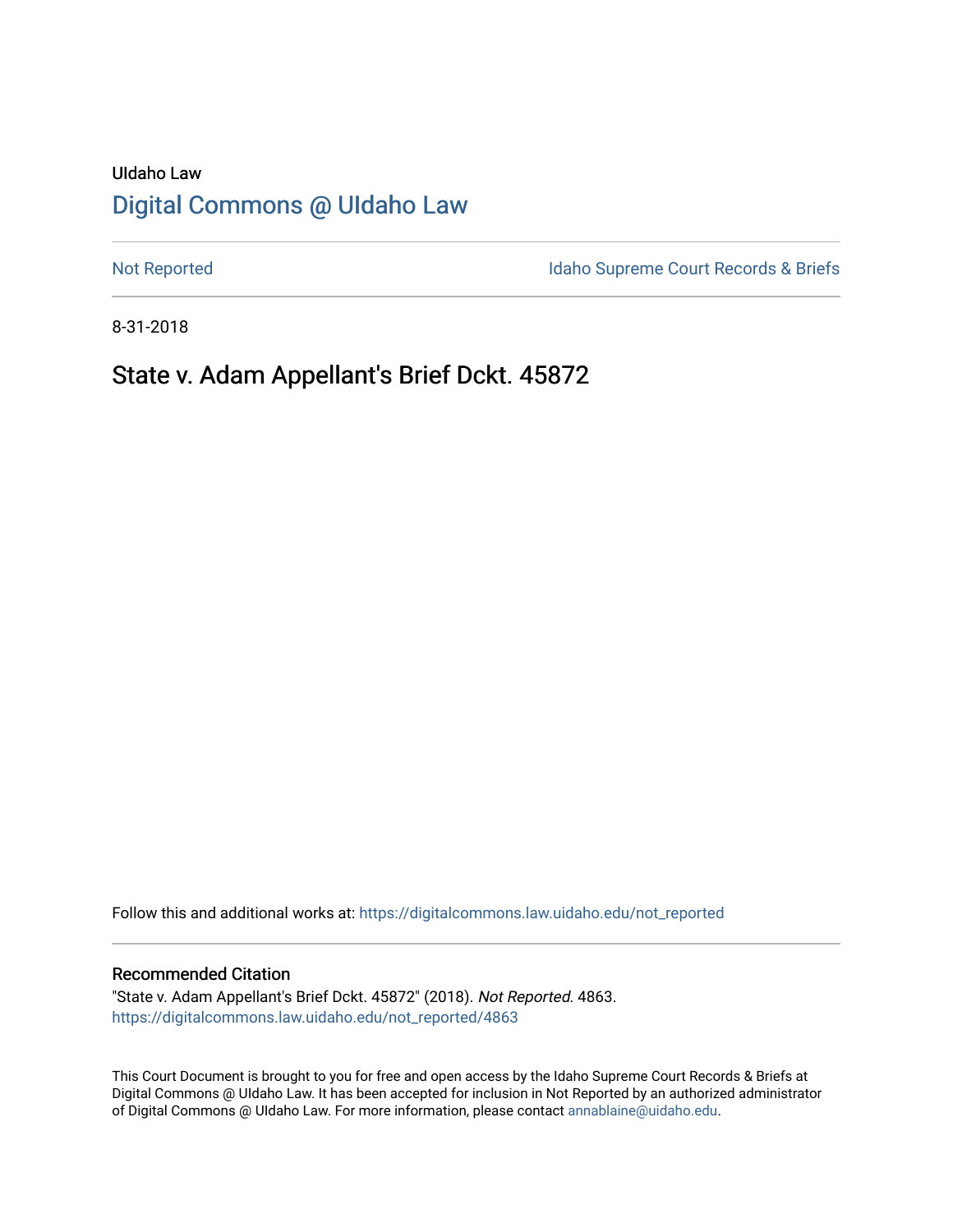Electronically Filed 8/31/2018 11:08 AM Idaho Supreme Court Karel Lehrman, Clerk of the Court By: Brad Thies, Deputy Clerk

ERIC D. FREDERICKSEN State Appellate Public Defender I.S.B. #6555

KIMBERLY A. COSTER Deputy State Appellate Public Defender I.S.B. #4115 322 E. Front Street, Suite 570 Boise, Idaho 83702 Phone: (208) 334-2712 Fax: (208) 334-2985 E-mail: documents@sapd.state.id.us

## IN THE SUPREME COURT OF THE STATE OF IDAHO

| STATE OF IDAHO,         |                              |
|-------------------------|------------------------------|
| Plaintiff-Respondent,   | NO. 45872                    |
| V.                      | ADA COUNTY NO. CR01-17-11128 |
| RICHARD DAVID ADAM, II, |                              |
| Defendant-Appellant.    | <b>APPELLANT'S BRIEF</b>     |
|                         |                              |

# STATEMENT OF THE CASE

## Nature of the Case

Richard David Adam appeals from the district court's order revoking his probation and executing his previously-suspended sentence of ten years, with two fixed, for burglary after he entered a vacant home to sleep. Mr. Adam had relapsed into drug use shortly after his release on probation, and he admitted violating his probation by absconding. He asked the district court for the opportunity to participate in the Ada County Drug Court Program, but the court declined even to have him screened for placement in that program. On appeal, Mr. Adam contends that the district court abused its sentencing discretion when it revoked his probation without giving him the chance to be considered for drug court.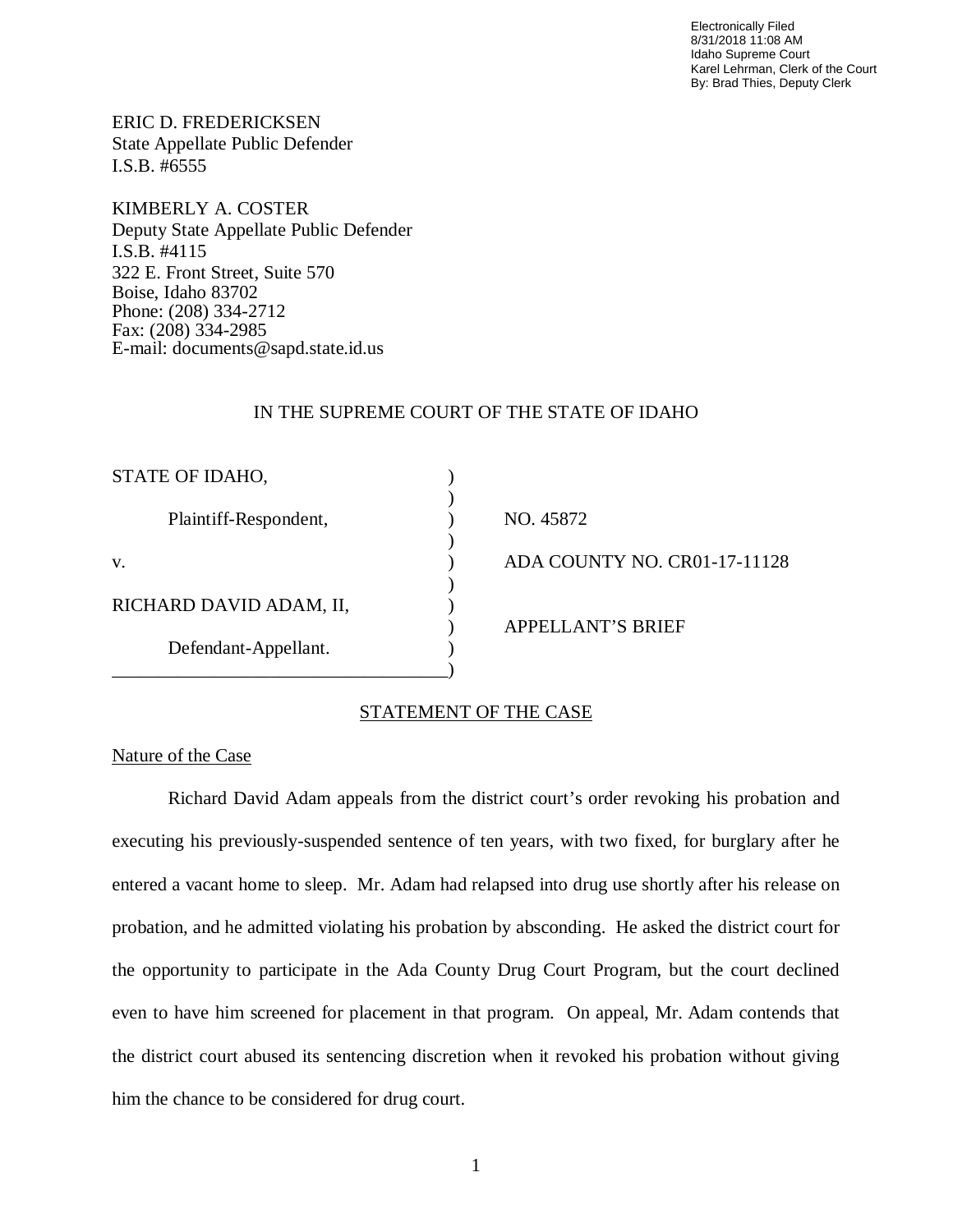### Statement of the Facts and Course of Proceedings

Mr. Adam pled guilty to burglary and on August 30, 2017, the district court granted him a suspended sentence of ten years, with two years fixed, and placed him on probation. (R., pp.47, 60.) Mr. Adam had struggled with methamphetamine use, and a condition of his probation required that he regularly report for drug testing. (R., pp.59, 61.) Shortly after his release, however, Mr. Adam encountered personal relationship difficulties, when the mother of his child, and his only family support, withdrew from his life and announced she would not even allow Mr. Adam to visit them. (Tr., p.10, L.10 – p.11, L.6.) Although he had developed a good plan for success and had acquired certain coping skills during his recent rider in a separate case, Mr. Adam was unprepared for this unexpected turn, and as a result he relapsed into drug use and absconded. (Tr., p.11, Ls.2-6.)

Mr. Adam admitted he violated his probation by absconding, and he admitted he had made poor choices. (Tr., p.4, Ls.3-6; p.11, Ls.1-6.) However, he asked the court to give him another chance at probation, and to order that he be screened for participation in the Ada County Drug Court Program. (Tr., p.8, Ls.16-18.) The district court declined his request, and instead adopted the disposition recommended by the State: the court entered an order revoking probation and executing the previously-suspended sentence.  $(R., p.12, L.4 - p.12, L.7; R., p.105)$ . Mr. Adam filed a timely Notice of Appeal. (R., p.108.)

#### ISSUE

Did the district court abuse its discretion when it revoked Mr. Adam's probation without considering the option of drug court?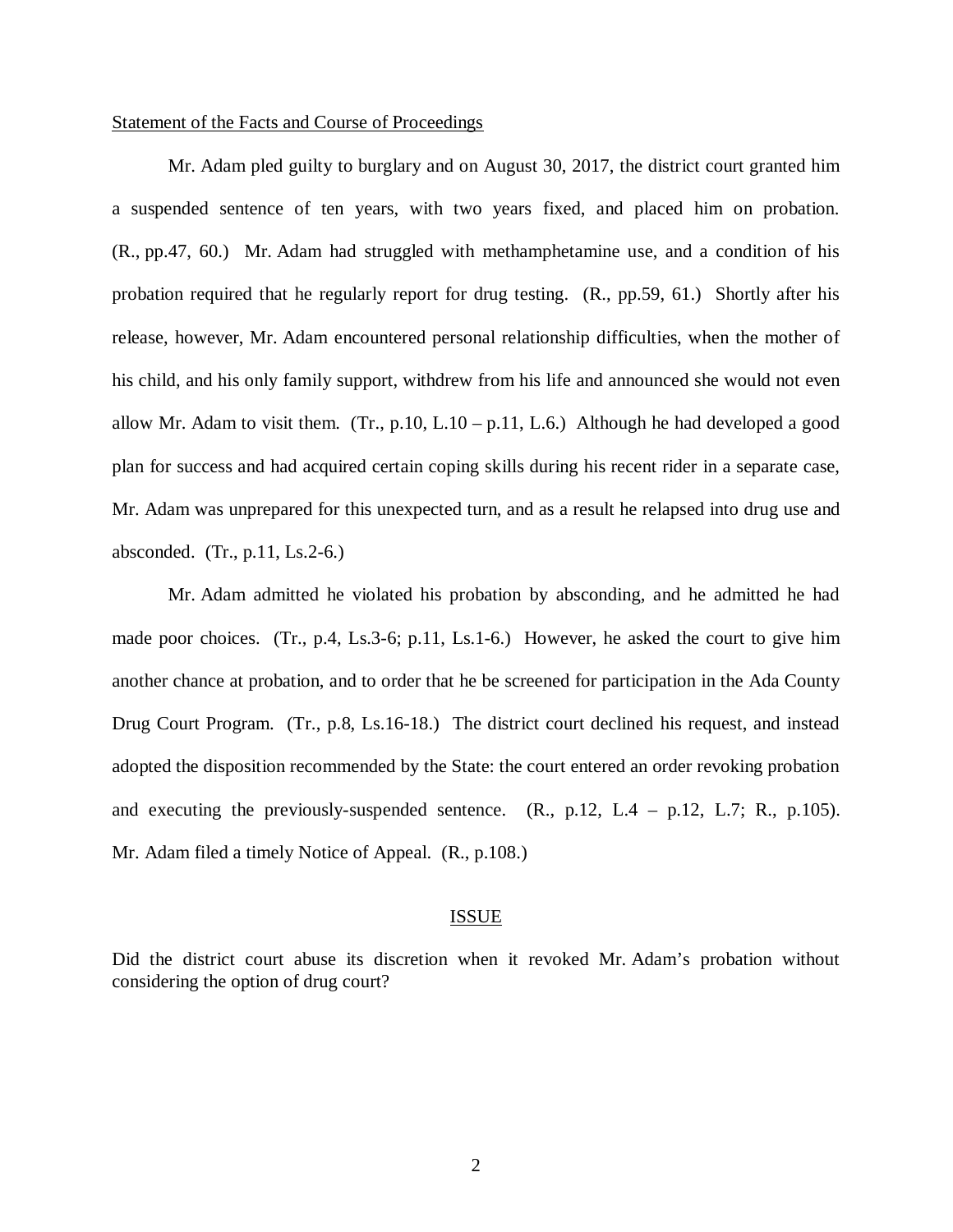#### ARGUMENT

## The District Court Abused Its Discretion By Revoking Mr. Adam's Probation Without Considering The Option Of Drug Court

#### A. Introduction

Mr. Adam admits that he violated the terms of his probation. (Tr., p.4, Ls.3-6.) He claims, however, that in light of the circumstances surrounding his violation, along with his drug dependency and his potential for rehabilitation, his probation violation did not justify revocation and imprisonment. The district court should have considered the option of drug court.

## B. Standard Of Review

This Court employs a two-step analysis to review a probation revocation proceeding. *State v. Garner*, 161 Idaho 708, 711 (2017) (quoting *State v. Sanchez*, 149 Idaho 102, 105 (2009)). First, the Court determines "whether the defendant violated the terms of his probation." *Id.* Second, "[i]f it is determined that the defendant has in fact violated the terms of his probation," the Court examines "what should be the consequences of that violation." *Id.* A decision to revoke probation will be disturbed on appeal only upon a showing that the trial court abused its discretion. *State v. Beckett*, 122 Idaho 324, 325 (Ct. App. 1992).

In determining whether to revoke probation, the trial court must examine whether the probation is achieving the goal of rehabilitation and is consistent with the protection of society. *State v. Upton*, 127 Idaho 274, 275, 899 P.2d 984, 985 (Ct. App. 1995). "The purpose of probation is to give the defendant an opportunity to be rehabilitated under proper control and supervision." *State v. Mummert*, 98 Idaho 452, 454 (1977). "In determining whether to revoke probation a court must consider whether probation is meeting the objective of rehabilitation while also providing adequate protection for society." *Upton*, 127 Idaho at 275. The court may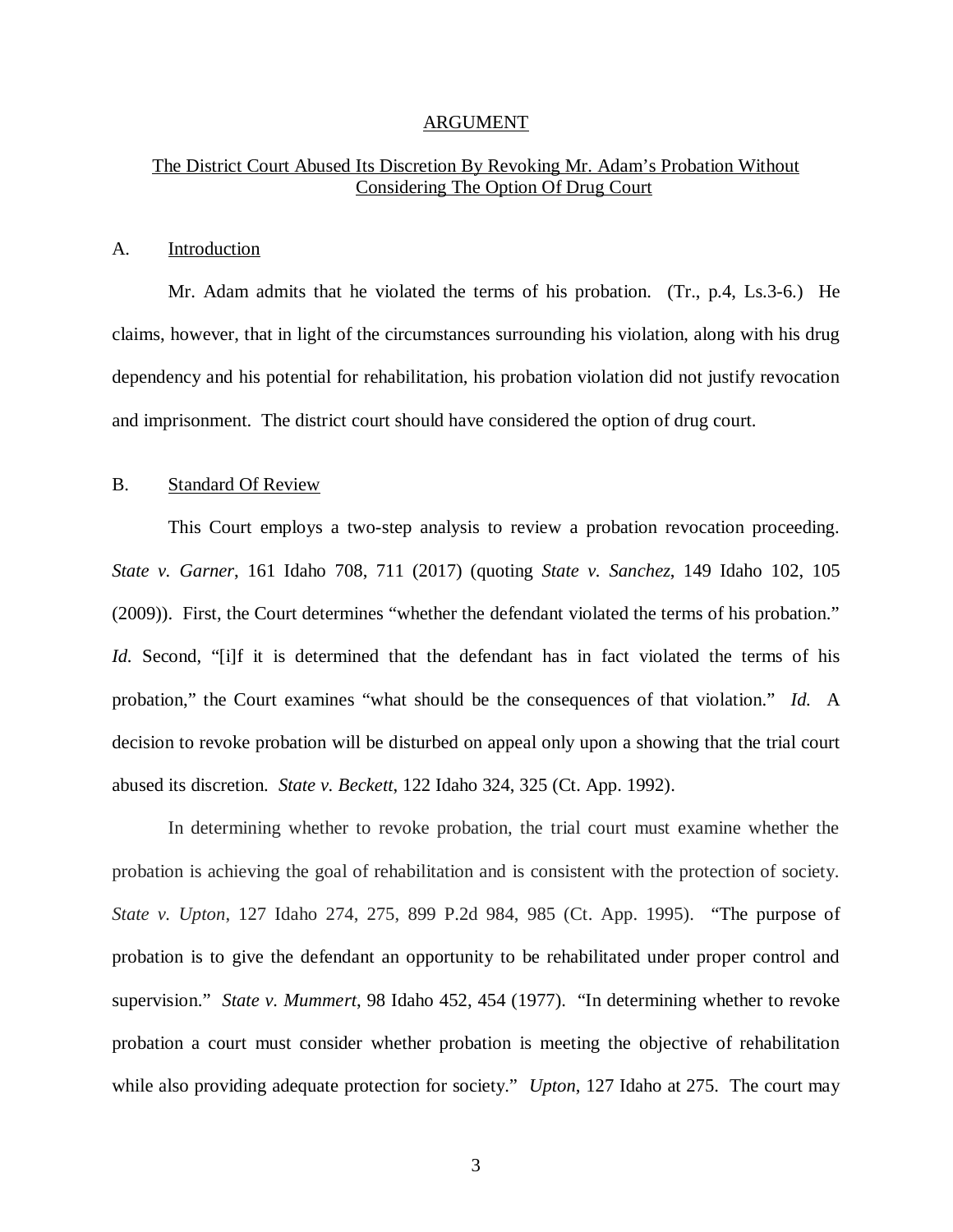consider the defendant's conduct before and during probation. *State v. Roy*, 113 Idaho 388, 392 (Ct. App. 1987).

## C. The District Court Abused Its Discretion By Revoking Mr. Adam's Probation Without Considering The Option Of Drug Court

Mr. Adam was exposed to addiction early in his life in California; his father was an alcoholic who beat his children, and his mother used methamphetamine in their home. (PSI, 385.) Mr. Adam was removed from the family home after a particular beating and placed in state custody, where he was moved between group homes, and frequently ran away in search of his parents. (PSI, p.386.) He was introduced to methamphetamine by his mother, and they smoked it together when Mr. Adam was fourteen; he began using it more consistently over time. (PSI, pp.386, 392.) He has no meaningful relationship with his parents or any of his siblings, the latter of whom are also convicted felons. (PSI, p.386.)

Despite these challenges in his early life, Mr. Adam went to culinary school and also completed his GED. (PSI, p.390.) He attended City College in California and studied engineering, and he has tutored students in math and English. (PSI, p.390.) He hopes to complete his Bachelor of Arts degree, and to then go on and obtain his Master's. (PSI, p.390.) Although he has endured periods of homelessness, he has also owned his own electronics repair company. (PSI, p.391.)

Mr. Adam committed the underlying burglary, his second felony, when he was thirty-four years old and on methamphetamine; he went into a vacant home that was for sale to sleep. (R., pp.34, 397.) However, he had previously maintained long periods of sobriety. He stayed away from drugs for more than seven years during his relationship with his non-drug using girlfriend, but he returned to drugs following their difficult breakup. (PSI, p.392.)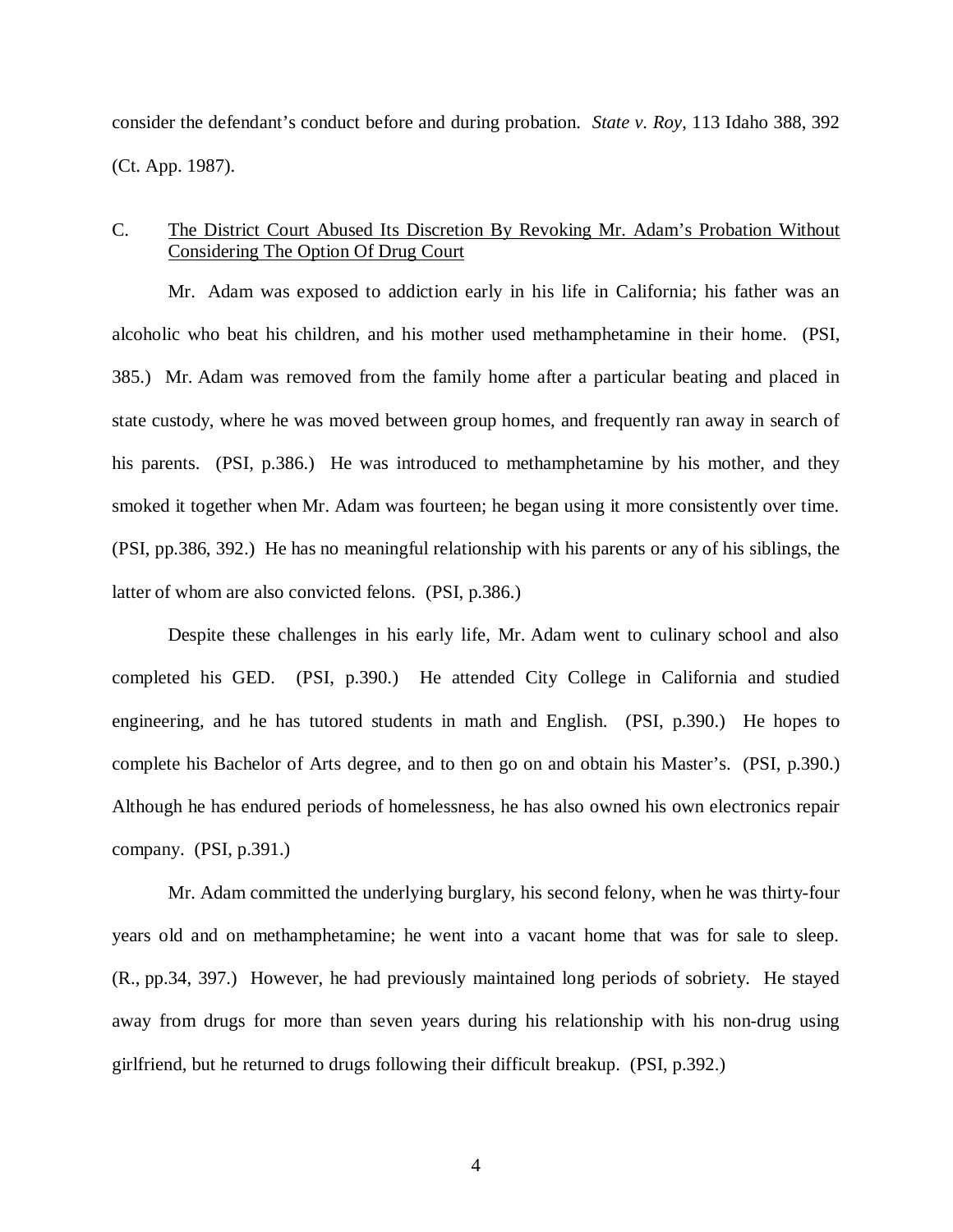Mr. Adam's strong potential for success is also shown by his success on his recent rider. He completed his program expectations, demonstrated that he has the ability to rearrange his lifestyle to provide more protective factors, and demonstrated his ability to follow the rules. (PSI, p.365.) His plan for success, however, envisioned family support from his child's mother. As Mr. Adam explained to the district court, when that support was removed, he made a very poor choice in the moment and returned to drugs.

[T]hose wrong choices I made in that brief moment snowballed and making more bad choices and more bad choices … when she didn't want to help me through, I just started to just throw my cards in, so to speak, and just gave up. And I realize I shouldn't have done that. And I realize I made a huge mistake which will more than likely cost me valuable time of my life, somewhere I don't want to be, but I have to choose. I have to live with the decisions I make, and I have to choose my battles, and all of that stuff.

So there's no excuse for what I did. I just don't want to do that anymore. I don't want to get out of prison and be hooked on drugs. I don't want to be on drugs period.

 $(Tr., p.10, L.18 - p.11, L.15)$  (typographical errors corrected.)

As he stated during his recent rider, Mr. Adam is eager to live a better life in the community and to be a benefit to others around him. (PSI, p.365.) However, he needs to better understand and manage the triggers of his drug problem. (PSI, p.365.) He is capable of correcting his behavior, but still needs the structured environment that a drug court program has to offer.

In light of these facts, Mr. Adam submits that the district court's decision to revoke his probation without further consideration of drug court, and execute his sentence of ten years, with two years fixed, was an abuse of discretion.